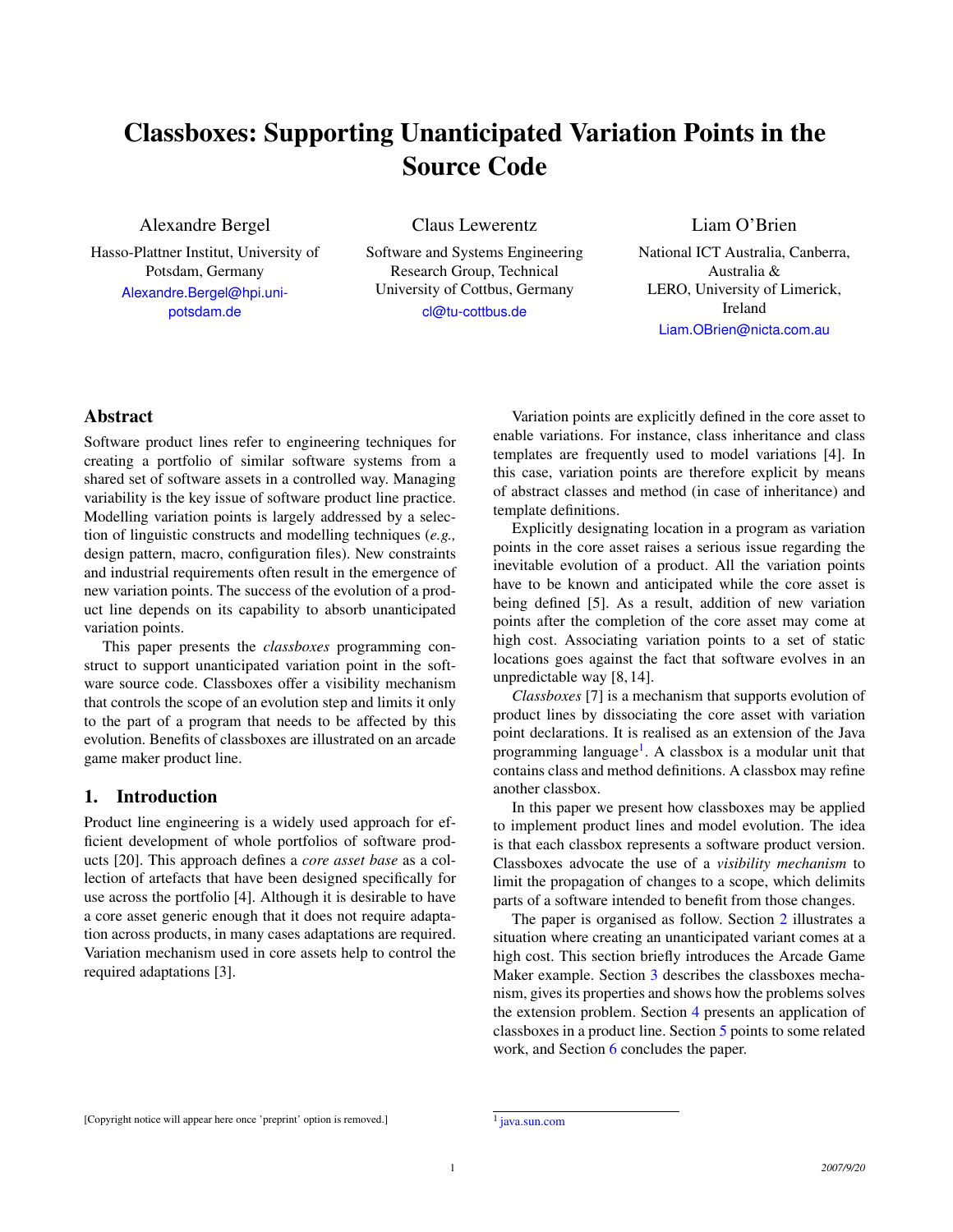## <span id="page-1-0"></span>2. Unanticipated Software Evolution

## 2.1 The Arcade Game Maker

The Arcade Game Maker [9] is a product line that allows for creating simple arcade games. It encompasses three games<sup>[2](#page-1-2)</sup>. Each game is a one-player game in which the player controls, to some degree, the moving objects. The objective is to score points by hitting stationary obstacles. The games range from low obstacle count to high and will be available on a variety of platforms.



<span id="page-1-3"></span>Figure 1. The Arcade Game Maker product line.

As illustrated in Figure [1,](#page-1-3) the commonalities in this product line are: (i) every game has a set of sprites, (ii) every game has a set of rules, (iii) all the games involve motion. The variations are: (i) rules of the game, (ii) types and numbers of pieces involved, (iii) behaviour of those pieces, and (iv) physical environment in which the game operates.

Brickles, Pong and Bowling are the three products issued from the Arcade Game Maker product line.

#### 2.2 Unanticipated Variation Point

Powerful graphic processors are becoming ubiquitous. For instance, most new cellphones include an advanced graphics display and provide enough processing power to enable three dimensional presentation of games. Business requirements change unexpectedly after initial development and it emerges that the Arcade Game Maker should benefit from the lastest innovation in graphics hardware. One important requirement is that old games must still be obtainable from future versions of the product line.



<span id="page-1-4"></span>Figure 2. Ideal evolution of the Arcade Game Maker product line (bold strokes represent addition).

The ideal solution is to have a variation point related to the display, a kind of switch that allows for two or three dimensional rendering. Figure [2](#page-1-4) illustrates this situation.

However, incorporating this kind of evolution may come at high cost:

- Core asset's commonalities have to be modified, which may impact all the products in an unpredictable way.
- Forcing the existing products (*i.e.,* Brickles, Bowling, Pong) to use the new display variation point with traditional programming technologies may lead to some severe refactorings that are difficult to realise.

In the following sections we will present classboxes and show how they provide an approach to deal with evolution in product lines.

## <span id="page-1-1"></span>3. Classboxes in a Nutshell

A *classbox* is a modular construct supporting software refinements to be defined in a non-invasive way. As a running example, we will use a contrived but compact and representative case study.

Modular unit. A classbox is a kind of module that contains class definitions and class refinements. It defines a namespace of classes. The following example defines a set of classes contained in a classbox Commonalities:

```
classbox Commonalities;
public abstract class Component {
  abstract void draw();
}
public class Point extends Component {
  int x;
  int y;
  public void draw () {
    /* Some code */
  }
}
public class Rectangle extends Component {
  int x1, y1;
  int x2, y2;
  public void draw () {
    /* Some code */
  }
}
```
From a syntactic point of view, the difference between Java and the language used in this example is the introduction of the classbox keyword. The code above defines a classbox named Commonalities that contains three classes, Component, Point, and Rectangle. These classes are meant to represent two dimensional graphical widgets.

Refinements. Contrary to Java packages, definitions contained in a classbox are not fixed, they may be refined into some new versions. Classes defined in a classbox may be imported into another classbox. Moreover, they may be refined in the importing classbox. Imports are specified by the import keyword and refinements by the refine keyword. From the point of view of the importing classboxes, there is no dis-

<span id="page-1-2"></span><sup>2</sup> [www.sei.cmu.edu/productlines/ppl/](http://www.sei.cmu.edu/productlines/ppl/)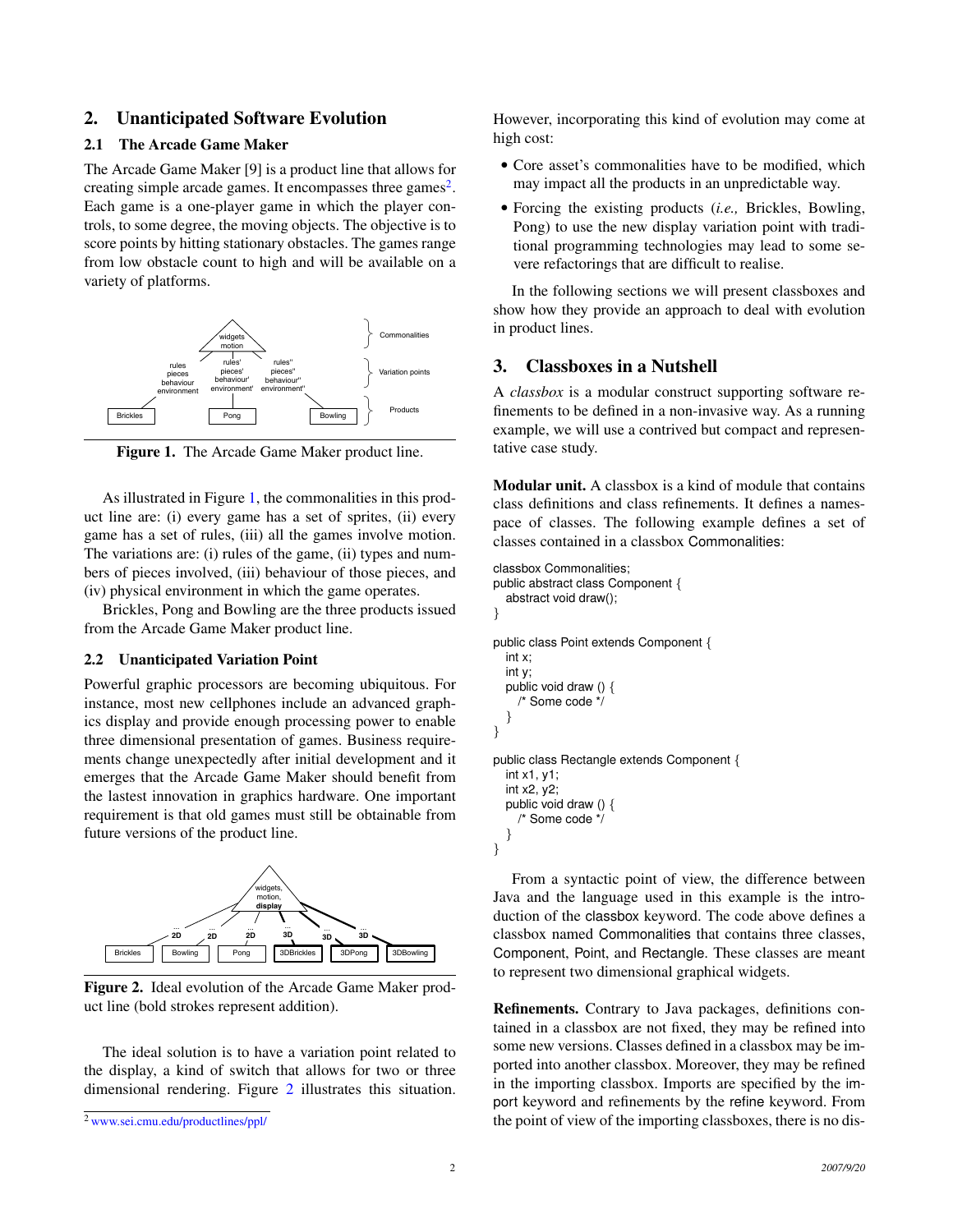tinction between classes that are imported and those that are locally defined. The following classbox refines classes defined in Commonalities by adding variables and redefining the draw() method.

```
classbox 3DCommonalities;
import Commonalities.*;
refine Component {
  Texture texture;
}
refine Point {
     /* Class members (like variables x, y) contained
    in Commonalities.Point are accessible */
  int z;
  public void draw () {
    /* New code that use the variables x, y, z and
     texture*/
  }
}
refine Rectangle {
     /* Class members (like variables x1, y1, x2, y2) contained
    in Commonalities.Point are accessible */
  int z1, z2;
  public void draw () {
    /* Code that use the variables x1,y1, z1,
      x2,y2,z2 and texture */
  }
}
```
The class Component is refined with a new variable, texture of type Texture. Definition of the Texture class is not showed in order to keep the example concise. The class Point is refined with a z variable and a draw() method. In a similar fashion, Rectangle is refined with two additional variables (z1 and z2) and a redefined method draw().

Multiple class versions. A classbox defines a particular version of a group of classes. In the example above, two versions of Component, Point, and Rectangle coexist: Commonalities offers a set of two dimensional graphical widgets, and the newly defined 3DCommonalities a set of textured three dimensional widgets.

The class definitions offered by 3DCommonalities are obtained from a concatenation and replacement of class members definitions from Commonalities with class refinements. The definition of 3DCommonalities below is rigourously equivalent to the one presented below:

```
classbox 3DCommonalities;
public abstract class Component {
  Texture texture:
  abstract void draw();
}
public class Point extends Graphics {
  int x;
  int y;
  int z;
  public void draw () {
    /* New code that use the variables x, y, z and
     texture*/
```
} }

```
public class Rectangle extends Graphics {
  int x1, y1, z1;
  int x2, y2, z2;
  public void draw () {
    /* Code that use the variables x1,y1 z1,
      x2, y2, z2 and texture */
  }
}
```


<span id="page-2-0"></span>Figure 3. Several clients may rely on different versions of the commonalities.

Since several versions of the same group of classes coexist in the same system, clients may rely on different versions of a common library. Figure [3](#page-2-0) illustrates this situation. The classbox Pong imports the original definition of the widgets, while 3DPong imports the refined widgets from 3DCommonalities.



<span id="page-2-1"></span>Figure 4. The class Factory is locally rebound in the 3DPong classbox.

Local rebinding. Local class definitions have precedence over the imported definitions. Figure [4](#page-2-1) gives an example of a local rebinding: the class Factory is imported in 3DCommonalities without being refined. New points, however, obtained from a factory in this classbox will have the refinements defined in 3DCommonalities.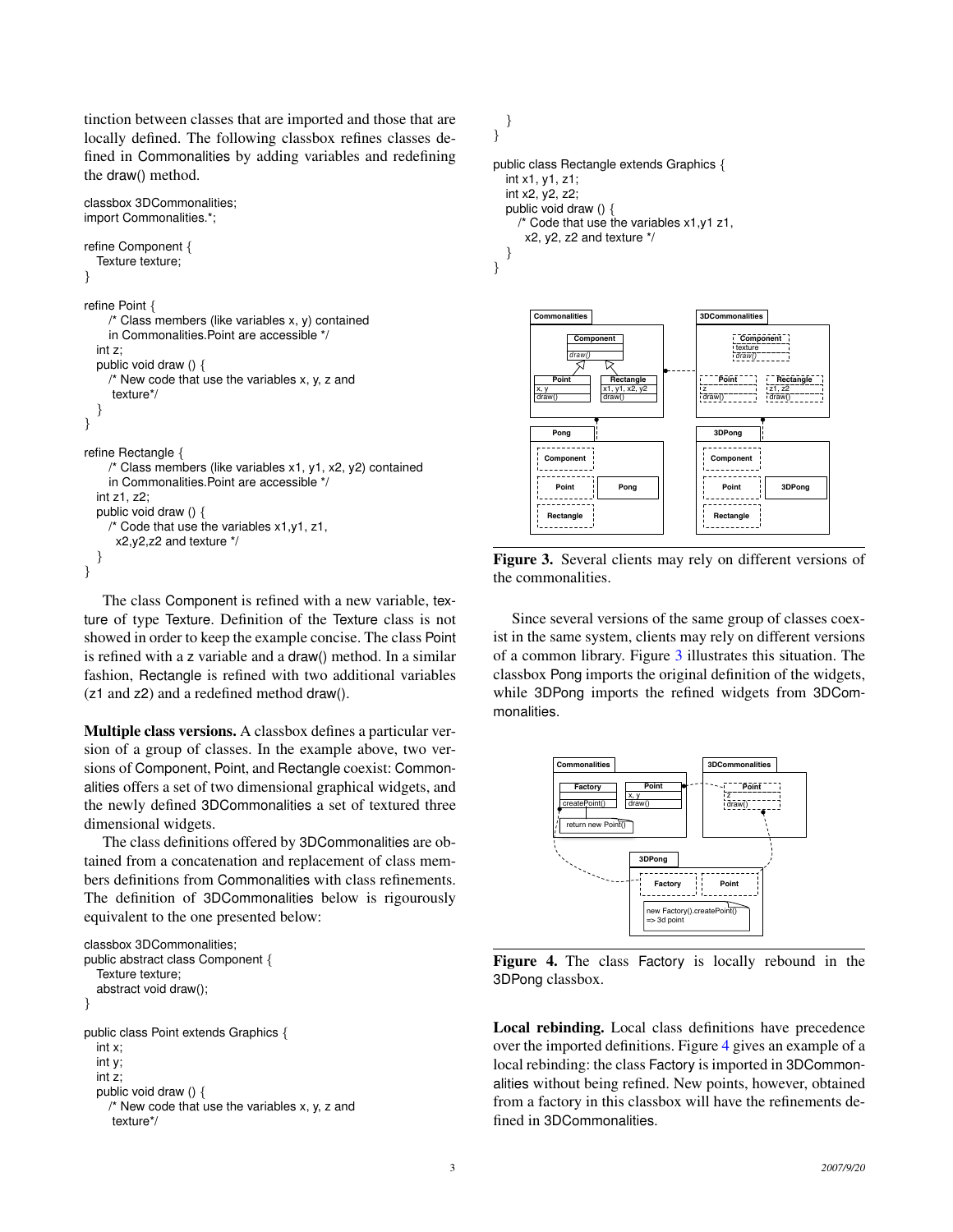The local rebinding is a mechanism that puts the "most recent version" of a class in use. By most recent version we mean the class definition that is visible in the current classbox.

# <span id="page-3-0"></span>4. Classboxes in the Arcade Game Maker Product Line



<span id="page-3-2"></span>Figure 5. Preferred evolution of the Arcade Game Maker product line (bold strokes represent addition).

A classbox-based approach to incorporate the new variation point is to obtain a second set of commonalities which offers the 3D functionality. Figure [5](#page-3-2) represents the new version of the product line. The import between classes is represented in the model with a <refinement> link. It denotes a new version of the commonalities.



<span id="page-3-3"></span>Figure 6. Excerpt of the new classbox-based architecture of the product line.

Figure [6](#page-3-3) shows an excerpt of the new version of the Arcade Game Maker product line using a classbox-based architecture. The commonality is defined by a set of five classboxes Motion, Widgets, Rules Behaviour and environment (in the Commonalities box). The classbox 3DCommonalities refines the widgets as illustrated in Figure [3.](#page-2-0) The 3DBrickes classbox imports the definitions from the 3DBrickes classbox and imports the 3DWidgets from RefinedCommonalities. Within the 3DBrickes classbox the class BricklesGames (imported from Brickles) is locally rebound with definitions visible in 3DBrickles.

Core asset's commonalities have been refined with some 3D widgets, however those refinements are not invasive. The original set of variations are left untouched by the 3D refinements: they are kept separate from the original commonalities.

# <span id="page-3-1"></span>5. Related Work

This section covers works related to Classboxes in a context of software product line.

Design Pattern. A *Design Pattern* is a general repeatable solution to a commonly occurring problem in software design. It is a description or template for how to solve a problem that can be used in many different situations [11,12]. By means of hooks, most design patterns enable addition and replacement of behaviour without any modification of the base code. For example, after the edification of an abstract syntax tree (AST), any object may traverse a reified program as soon as the protocol defined in the Visitor Pattern is properly implemented. And thus, without any further requirement on the AST.

Although the capability of handling unanticipated evolution of design patterns is widely recognised, the way how such evolution may occur has to be *foreseen* and *explicitly planned*. Whereas a new AST traversal strategy may be easily implemented, the addition of a new AST node results in an adaptation of existing visitors. Such an adaptation may turn out to come at a high cost if the invariant of the original version has to be preserved.

Aspect-oriented programming. Several applications of AOP techniques to product lines have been studied [1]. For example, Liu *et al.* [16] present the benefit of AOP to handle crosscutting variability. They identified desired characteristics of aspect-oriented modelling techniques for product lines.

Concern Hierarchies [17] facilitate the design of aspectoriented software product lines by supporting derivation of class hierarchies, aspects, and their dependency relations.

Middleware specialisation is also a research topic for which AOP brings significant contributions [13]. Although AOP is primarily used for separation of concerns, it may be used to select the specific set of features needed by a product line. Aspect weaving is subsequently used to specialise the middleware.

One major advantage of classboxes over traditional AOP languages, is the non-invasiveness obtained from the scoping mechanism.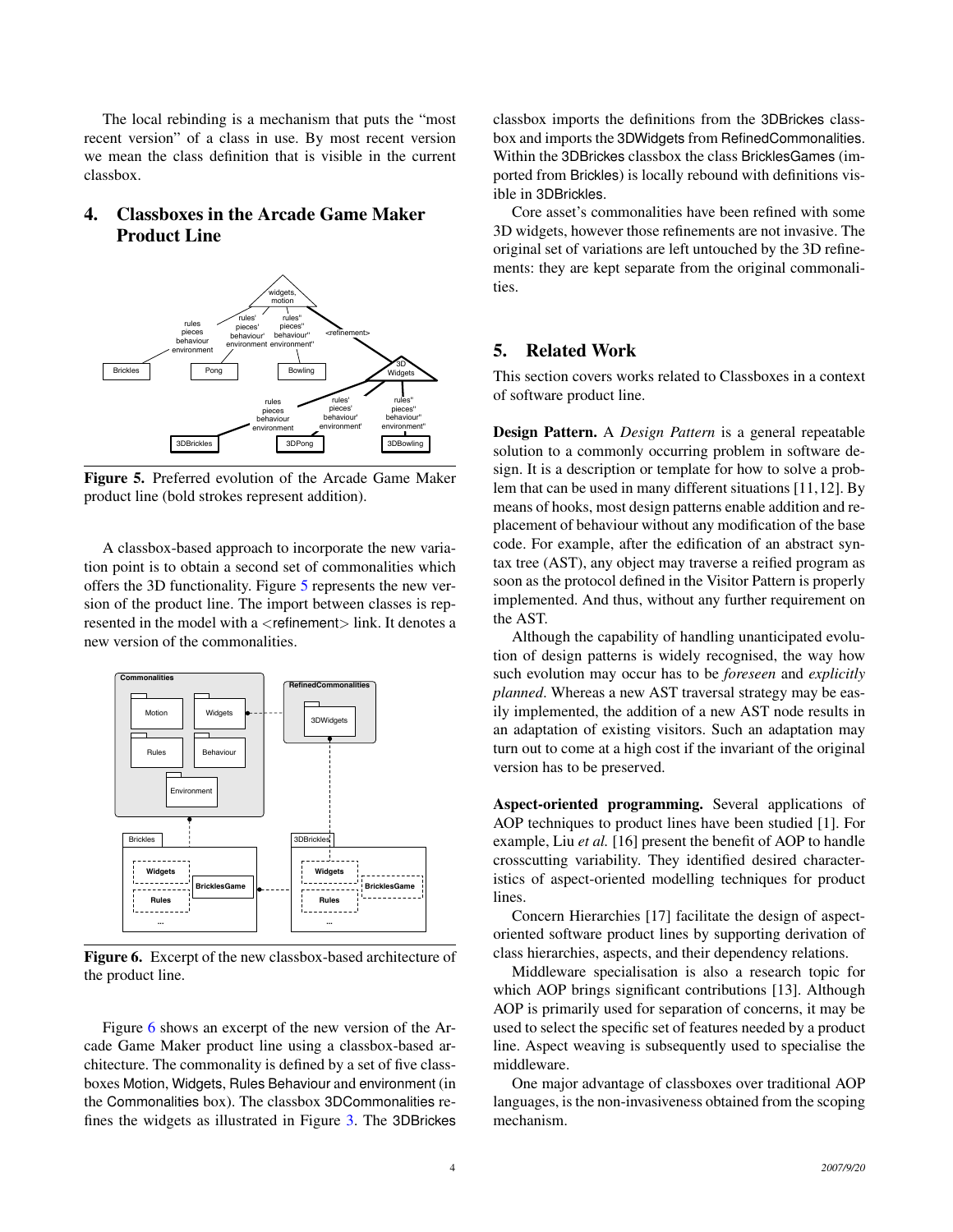Aspect $J<sup>3</sup>$  $J<sup>3</sup>$  $J<sup>3</sup>$  proposes inter-type as a mechanism to define class members in a compilation unit different than the one that define the class. For example, methods part of a class C may be defined in an aspect, a location different than where C is defined. This is similar to Classboxes, however, AspectJ does not handle conflict and method redefinition. Thanks to the scoping mechanism of Classboxes, class refinements lives in different scope, which results in no-conflict.

Feature-oriented programming. FOP studies the modularity of *features* in program families [6]. The idea is to build software by composing features. Features are basic blocks and first-class entities in design and implementation. Features may refine other features in an incremental way [2].

Mixin layers [21], AHEAD [6] and FeatureC++ <sup>[4](#page-4-2)</sup> are probably the most representative FOP implementation. Mixin Layers express layered design in terms of *collaborations* and *roles*. A collaboration is typically modelled with a class and a role as an inner class. An inner mixin-class may incrementally refine another role located in another collaboration. The Algebraic Hierarchical Equations for Application Design (AHEAD) model generalises equational specifications to multiple programs and multiple representations. It expresses the code representation of an individual program as an equation. FeatureC++ is a proprietary C++ language extension based on mixin layers.

Feature-oriented programming involve sophisticated techniques to manipulate program representations (typically source code) as a set of artefacts. Different versions of the source code represent multiple variations of a program. However, FOP allows one version of a program to be present when running. Prior the compilation phase, a flattening-like algorithm is applied to reduce the variations of source code into one complete system. On the contrary, Classboxes preserve information related to different version, which enables multiple versions of a group of classes to be present at *execution time*.

Virtual classes. Virtual classes were originally developed for the language BETA [15], primarily as a mechanism for generic programming [18] rather than for expression program variation. Keris [22, 23], Caesar [19], and gbeta [10] offer virtual classes, where method and class lookup are unified under a common lookup algorithm. In a similar way that a method is looked up according to an instance, a class is looked up according to an instance (i.e., an encapsulating class). This implies that the outer class to be instantiated. On the contrary, a Classbox cannot be instantiated. Classboxes does not introduce a class lookup, but enhanced the method lookup algorithm.

The extended version of Java proposed by Classboxes is fully compatible with previous version of Java. As a result,

<span id="page-4-1"></span><sup>3</sup> [eclipse.org/aspectj](http://eclipse.org/aspectj)

any existing Java program will be accepted by our compiler. This is an important difference with virtual classes since virtual classes usually necessitates the base program to be annotated with classes that are virtual. For example, CaesarJ requires a class to be defined with the cclass to be virtual. On the contrary, Classboxes may operate on any class without any prior preparation.

## <span id="page-4-0"></span>6. Conclusion

Programming languages traditionally used to construct software do not provide means to model evolution and variation in a satisfactory way. Although constructs such as module, package, inheritance, and macro increase reuse and maintenance in software product lines, unanticipated software variation points is not properly addressed.

The work presented in this paper advocates the use of a visibility mechanism to deal with unanticipated variation points. Classboxes enable incorporation of new variation points in a product line without disrupting existing productions.

As future works, we plan to conduct larger case studies and assess more accurately benefits from using a visibility mechanism for software product lines.

Acknowledgments. We would like to thank Matthias Uflacker for his review of an earlier draft of this paper.

We gratefully acknowledge the financial support of Science Foundation Ireland (under grant no. 03/CE2/I303<sub>-1</sub>).

## References

- [1] M. Anastasopoulos and D. Muthig. An evaluation of aspectoriented programming as a product line implementation technology. In *In Proceedings of the 8th International Conference on Software Reuse*, volume 3107 of *LNCS*, pages 141–156. Springer-Verlag, 2004.
- [2] S. Apel, T. Leich, and G. Saake. Aspectual mixin layers: aspects and features in concert. In *ICSE '06: Proceeding of the 28th international conference on Software engineering*, pages 122–131, New York, NY, USA, 2006. ACM Press.
- [3] F. Bachmann and L. Bass. Managing variability in software architectures. In *ACM SIGSOFT Symposium on Software Reusability*, pages 126–132, 2001.
- [4] F. Bachmann and P. C. Clements. Variability in software product lines. CMU/SEI-2005-TR-012, Carnegie Mellon University, Software Engineering Institute, 2005.
- [5] F. Bachmann, M. Goedicke, J. Leite, R. Nord, K. Pohl, B. Ramesh, and A. Vilbig. A meta-model for representing variability in product family development. In *Proceedings of Europaischen Workshop zur Produktfamilien-Entwicklung ¨ (PFE'03)*, volume 3014 of *Lecture Notes in Computer Science*, pages 66–80. Springer-Verlag, 2004.
- [6] D. Batory, J. N. Sarvela, and A. Rauschmayer. Scaling stepwise refinement. In *Proceedings of the 25th international*

<span id="page-4-2"></span><sup>4</sup> [wwwiti.cs.uni-magdeburg.de/iti](http://wwwiti.cs.uni-magdeburg.de/iti_db/fcc) db/fcc